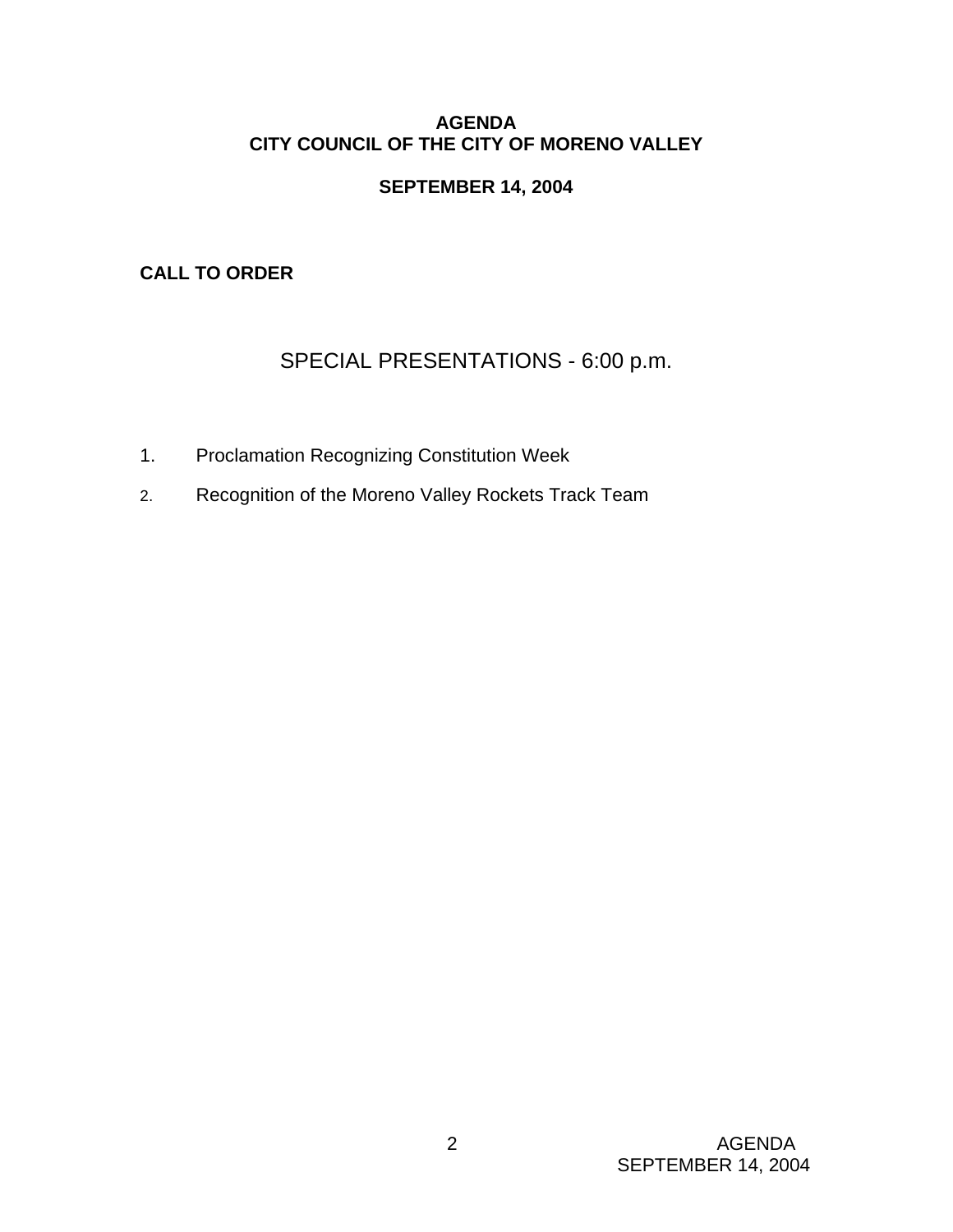#### **AGENDA JOINT MEETING OF THE CITY COUNCIL OF THE CITY OF MORENO VALLEY MORENO VALLEY COMMUNITY SERVICES DISTRICT COMMUNITY REDEVELOPMENT AGENCY OF THE CITY OF MORENO VALLEY AND THE BOARD OF LIBRARY TRUSTEES**

#### **REGULAR MEETING - 6:30 P.M. SEPTEMBER 14, 2004**

**CALL TO ORDER** (Joint Meeting of the City Council of the City of Moreno Valley, Moreno Valley Community Services District, Community Redevelopment Agency of the City of Moreno Valley and the Board of Library Trustees - actions taken at the Joint Meeting are those of the Agency indicated on each Agenda item)

## **PLEDGE OF ALLEGIANCE**

**INVOCATION** – Reverend JoAnn Weeks, Grace Episcopal Church

## **ROLL CALL**

## **INTRODUCTIONS**

PUBLIC COMMENTS **ON MATTERS ON THE AGENDA** WILL BE TAKEN UP AS THE ITEM IS CALLED FOR BUSINESS, BETWEEN STAFF'S REPORT AND CITY COUNCIL DELIBERATION (SPEAKER SLIPS MAY BE TURNED IN UNTIL THE ITEM IS CALLED FOR BUSINESS.) Those wishing to speak should submit a BLUE speaker slip to the Bailiff. There is a three-minute limit per person. All remarks and questions shall be addressed to the presiding officer or to the City Council and not to any individual Council member, staff member or other person.

PUBLIC COMMENTS **ON MATTERS NOT ON THE AGENDA** UNDER THE JURISDICTION OF THE CITY COUNCIL WILL BE HEARD PRIOR TO CITY COUNCIL REPORTS AND CLOSING COMMENTS. IN THE EVENT THAT THE AGENDA ITEM FOR SUCH PUBLIC COMMENTS HAS NOT BEEN CALLED BY 9:00 P.M., IT SHALL BE CALLED AS THE NEXT ITEM OF BUSINESS FOLLOWING THE CONCLUSION OF ANY ITEM BEING HEARD AT 9:00 P.M. Those wishing to speak should submit a BLUE speaker slip to the Bailiff. There is a three-minute limit per person. All remarks and questions shall be addressed to the presiding officer or to the City Council and not to any individual Council member, staff member or other person.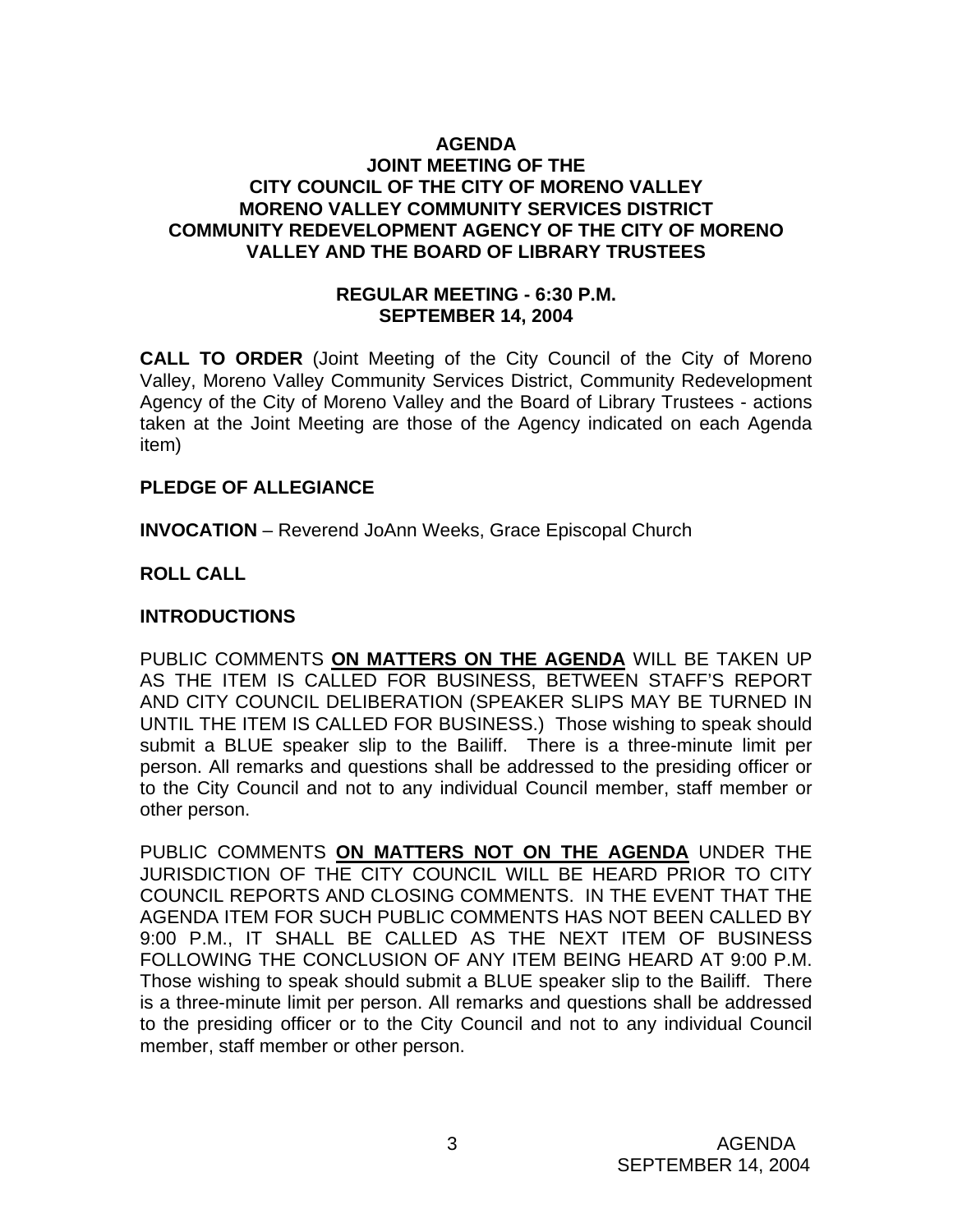# **JOINT CONSENT CALENDARS (SECTIONS A-D) OF THE CITY COUNCIL OF THE CITY OF MORENO VALLEY, MORENO VALLEY COMMUNITY SERVICES DISTRICT, COMMUNITY REDEVELOPMENT AGENCY OF THE CITY OF MORENO VALLEY, AND THE BOARD OF LIBRARY TRUSTEES**

All items listed under the Consent Calendars, Sections A, B, C, and D are considered to be routine and non-controversial, and may be enacted by one motion unless a member of the Council, Community Services District, Redevelopment Agency or the Board of Library Trustees requests that an item be removed for separate action. The motion to adopt the Consent Calendars is deemed to be a separate motion by each Agency and shall be so recorded by the City Clerk. Items withdrawn for report/discussion will be heard after public hearing items.

# **A. CONSENT CALENDAR** - **CITY COUNCIL**

- A1. ORDINANCES FIRST READING BY TITLE ONLY Recommendation: Waive reading of all Ordinance Introductions and read by title only.
- A2. MINUTES REGULAR MEETING OF AUGUST 24, 2004 (Report of: City Clerk's Department) Recommendation: Approve as submitted.
- A3. MODIFICATION TO CONDITIONS OF APPROVAL FOR TRACTS 22709, 22709-1, AND 31128 TO PERMIT THE ISSUANCE OF ADDITIONAL BUILDING PERMITS IN TRACT 22709-1 (Report of: Parks and Recreation Department) Recommendation: Approve the modification of the Conditions of Approval and allow DR Horton (formally Western Pacific Housing) to obtain the final 29 building permits for Tracts 22709 and 22709- 1, in exchange for holding building permits for 13 lots in their adjacent Tract 31128 until the park construction is completed.
- A4. ACCEPT AND APPROVE REIMBURSEMENT AGREEMENT BETWEEN CITY OF RIVERSIDE AND CITY OF MORENO VALLEY FOR IMPROVEMENTS TO DAY STREET BETWEEN STATE ROUTE 60 AND IRONWOOD AVENUE. PROJECT NO. 05-41678724 (Report of: Public Works Department) Recommendation: Accept and approve the Reimbursement Agreement between City of Riverside and City of Moreno Valley for Improvements to Day Street between State Route 60 and Ironwood Avenue; and authorize the Mayor to execute the Reimbursement Agreement between City of Riverside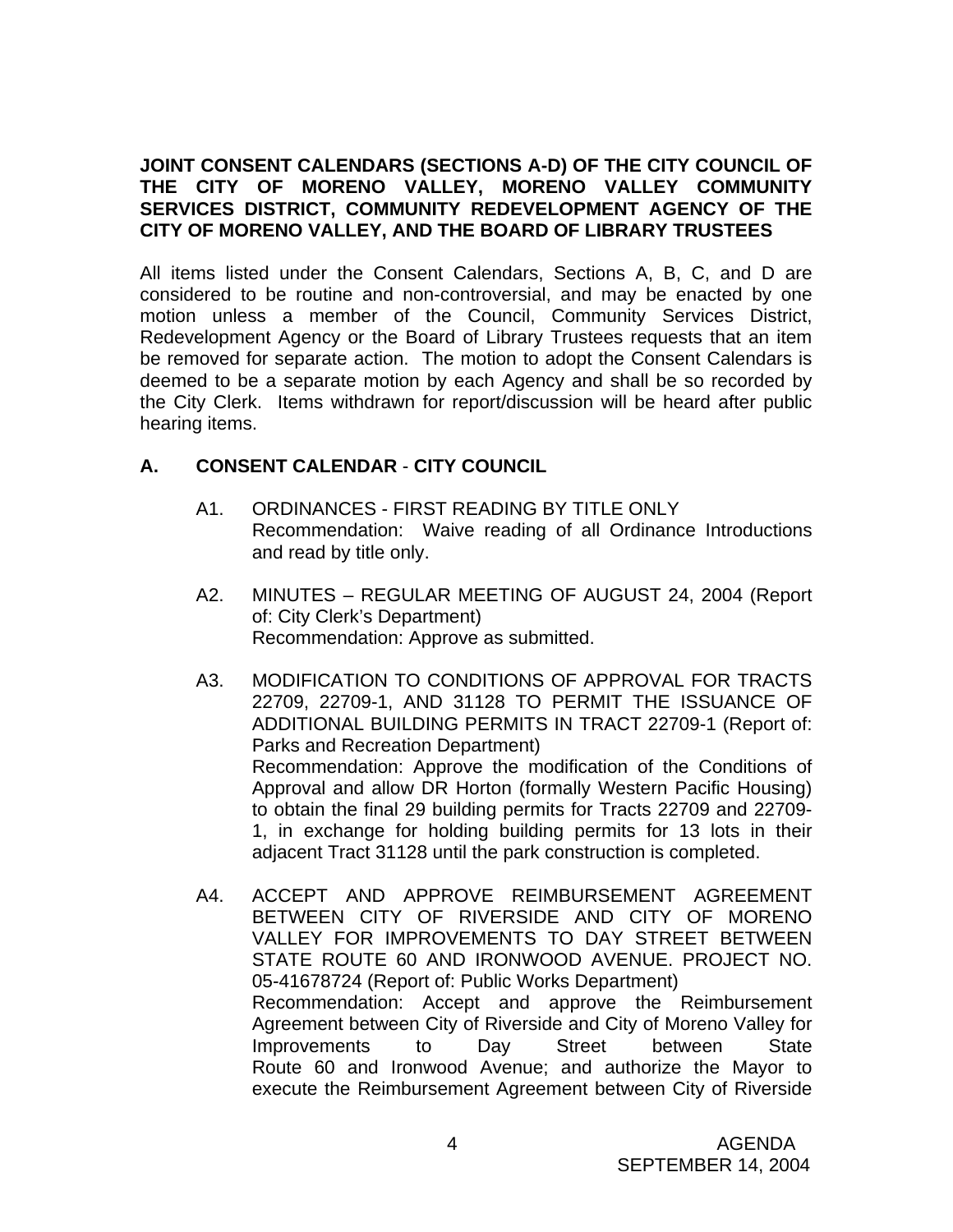and City of Moreno Valley for Improvements to Day Street between State Route 60 and Ironwood Avenue.

- A5. AUTHORIZATION TO AWARD THE CONSTRUCTION CONTRACT FOR THE SB 821 PERRIS BOULEVARD SIDEWALK PROJECT BETWEEN DRACAEA AVENUE AND EUCALYPTUS AVENUE, AND ALESSANDRO BOULEVARD SIDEWALK IMPROVEMENTS BETWEEN ELSWORTH STREET AND GRANT STREET, PROJECT NOS. 04-12272220 AND 03-89280023 (Report of: Public Works Department) Recommendation: Award the construction contract for the SB821 Perris Boulevard Sidewalk Project between Dracaea Avenue and Eucalyptus Avenue and Alessandro Boulevard Sidewalk Improvements between Elsworth Street and Grant Street to Elite Bobcat Service, Inc., 1320 East Sixth Street, Suite 100, Corona, California 92879-1700, the lowest responsible bidder; authorize the Mayor to execute a contract with Elite Bobcat Service, Inc.; and authorize the issuance of two Purchase Orders for Elite Bobcat Service, Inc. in the amounts of \$44,680 (the bid amount plus 10% contingency) for the Perris Boulevard Sidewalk Improvements (Account No. 122.72220), and \$201,933 (the bid amount plus 10% contingency) for the Alessandro Boulevard Sidewalk Improvements (Account No. 892.80023) when the contract has been signed by all parties.
- A6. MORENO VALLEY RECREATION & CONFERENCE CENTER APPROVE OFFER OF DEDICATION FOR EASEMENT AND RIGHT OF WAY FOR PUBLIC UTILITY PURPOSES. SOUTH SIDE OF ALESSANDRO BOULEVARD, 200' WEST OF FREDERICK STREET (Report of: Public Works Department) Recommendation: Approve the Offer of Dedication dedicating an easement and right of way for public utility purposes for property located on the Moreno Valley Recreation & Conference Center site; authorize the Mayor to execute the Offer of Dedication; and direct the City Clerk to forward the signed Offer of Dedication to the County Recorder's Office for recordation.
- A7. PARCEL MAP 20995 APPROVE THE EXONERATION OF THE LANDSCAPE & IRRIGATION FAITHFUL PERFORMANCE AND MATERIAL & LABOR BONDS – SOUTHEAST CORNER OF ALESSANDRO BOULEVARD AND ELSWORTH STREET - SUBDIVIDER – NEWHOPE PROPERTIES III, CGP FOUNTAIN VALLEY, CA 92708 (Report of: Public Works Department) Recommendation: Approve the exoneration of the Landscape & Irrigation Faithful Performance and Material & Labor Bonds for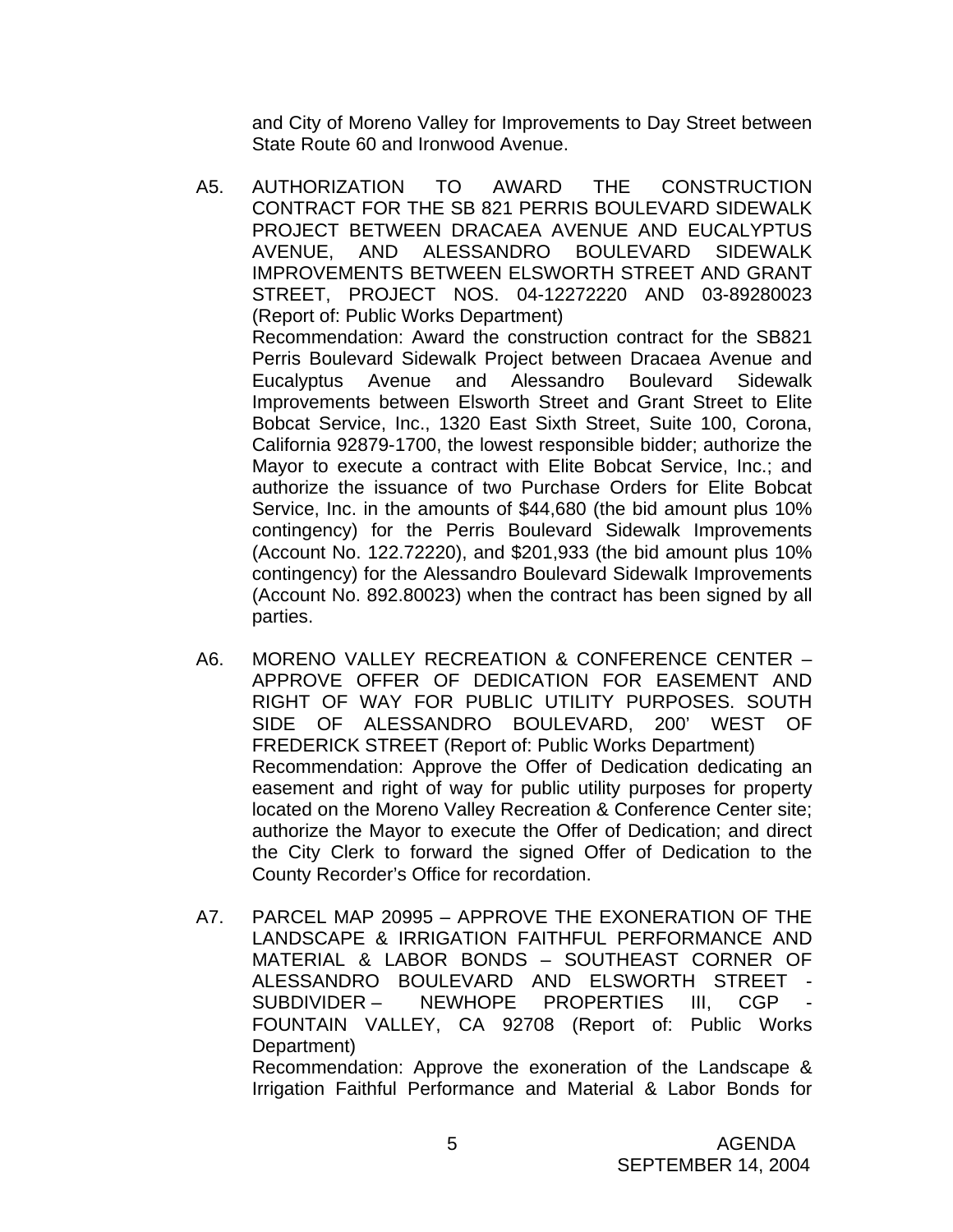Parcel Map 20995; and authorize the City Engineer to exonerate the Landscape & Irrigation Faithful Performance and Material & Labor Bonds for Parcel Map 20995.

 A8. ADOPT RESOLUTION NO. 2004-67 TO APPROVE AMENDING THE DISADVANTAGED BUSINESS ENTERPRISE (DBE) PROGRAM REQUIRED CONTRACT CLAUSES FOR PROMPT PAYMENT, RELEASE OF RETAINAGE TO THE CONTRACTORS AND SUBCONTRACTORS, AND AUTHORIZE THE PUBLIC WORKS DIRECTOR TO ACCEPT INCREMENTAL COMPLETED PORTIONS OF THE WORK (Report of: Public Works Department) Recommendation: Adopt Resolution No. 2004-67, to approve amending the Disadvantaged Business Enterprise (DBE) Program required contract clauses for prompt payment; approve prompt payment clause allowing for prompt progress payment to subcontractors and release of retainage to the contractors and subcontractors based on incremental acceptance of completed portions of the work in accordance with federal regulations 49 CFR 26.29; and authorize the Public Works Director to accept incremental completed portions of the work for prompt payment of retainage.

#### Resolution No. 2004-67

 A Resolution of the City Council of the City of Moreno Valley, California, Approving the Amendment of the Disadvantaged Business Enterprise (DBE) Program Required Contract Clauses for Prompt Payment, Release of Retainage to the Contractors and Subcontractors, and Authorize the Public Works Director to Accept Incremental Completed Portions of the Work

A9. AWARD BID FOR REPLACEMENT STREET SWEEPER (Report of: Public Works Department)

 Recommendation: Appropriate additional \$22,618.40 from equipment replacement reserve; award the bid for purchase of an Elgin Eagle Street Sweeper to Haaker Equipment Company, Pomona, California, as being in the best interest of the City; authorize the Finance Director to issue a purchase order to Haaker Equipment Company in the amount of \$230,618.40; and authorize the Maintenance and Operations Manager to enter into contract with the Mobile Source Air Pollution Reduction Review Committee (MSRC) Local Government Match Program for reimbursement in the amount of \$20,000 toward the purchase of the replacement Street Sweeper.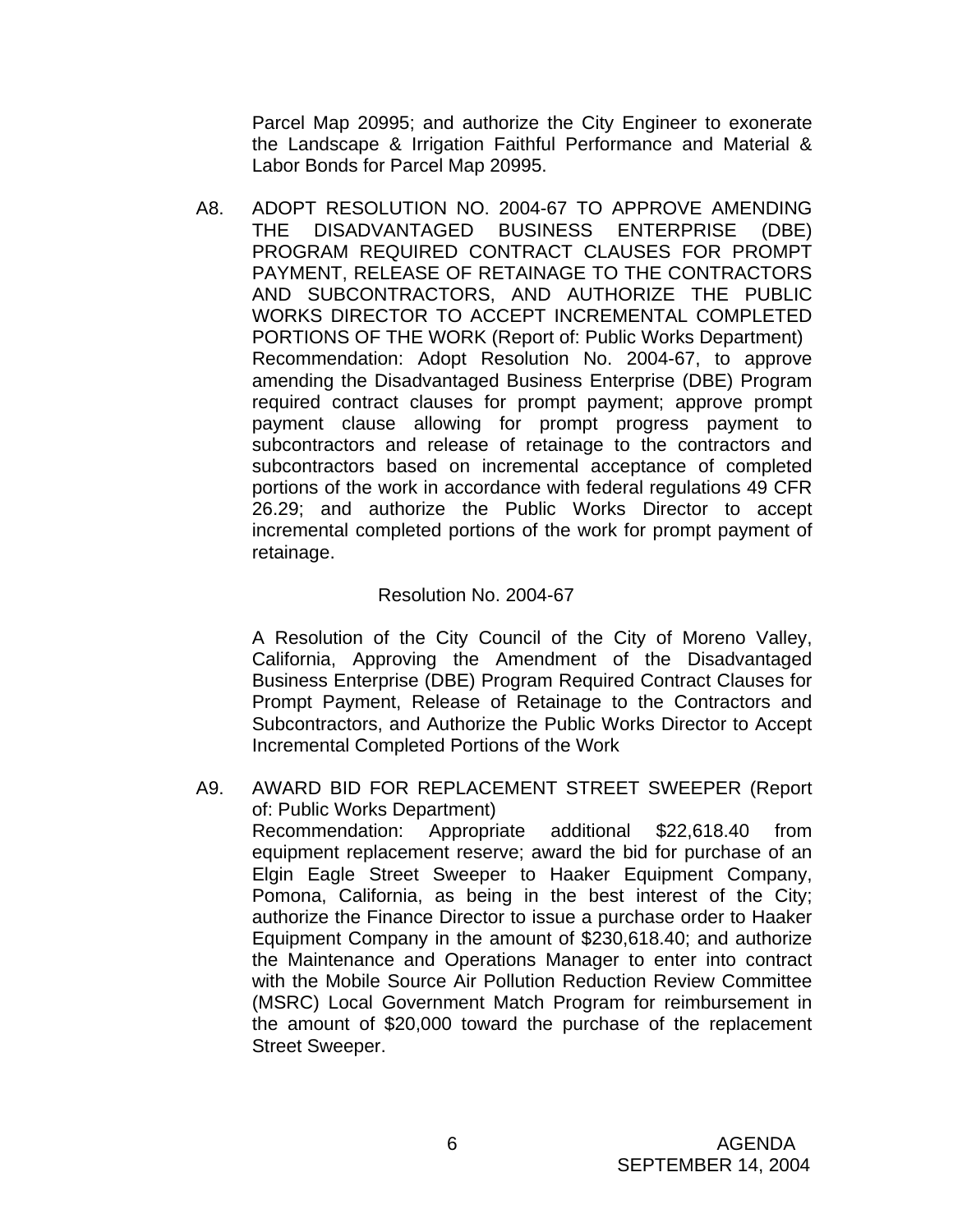- A10. PA02-0115 ACCEPT BONDS AND AGREEMENT FOR PUBLIC RIGHT-OF-WAY IMPROVEMENTS - SOUTH SIDE OF IRONWOOD AVENUE, EAST OF REDLANDS BOULEVARD - SUBDIVIDER - TRINITY BAPTIST CHURCH OF SUNNYMEAD, MORENO VALLEY, CA 92553 (Report of: Public Works Department) Recommendation: Accept the bonds and Agreement for Public Improvements for PA02-0115; authorize the Mayor to execute the agreement; and direct the City Clerk to forward the signed agreement to the County Recorder's office for recordation.
- A11. LEASE AGREEMENT WITH AMR FOR FIRE STATION USE (Report of: Assistant City Manager) Recommendation: Staff recommends that the City Council enter into a lease agreement with American Medical Response (AMR) for the use of two city fire stations (Sunnymead Ranch and College Park) in order to provide improved direct responsive ambulance services within the City of Moreno Valley.

#### **B. CONSENT CALENDAR** - **COMMUNITY SERVICES DISTRICT**

- B1. ORDINANCES FIRST READING BY TITLE ONLY Recommendation: Waive reading of all Ordinance Introductions and read by title only.
- B2. MINUTES REGULAR MEETING OF AUGUST 24, 2004 (Report of: City Clerk's Department) Recommendation: Approve as submitted.
- B3. MODIFICATION TO CONDITIONS OF APPROVAL FOR TRACTS 22709, 22709-1, AND 31128 TO PERMIT THE ISSUANCE OF ADDITIONAL BUILDING PERMITS IN TRACT 22709-1 (Report of: Parks and Recreation Department) Recommendation: Approve the modification of the Conditions of Approval and allow DR Horton (formally Western Pacific Housing) to obtain the final 29 building permits for Tracts 22709 and 22709- 1, in exchange for holding building permits for 13 lots in their adjacent Tract 31128 until the park construction is completed.
- B4. ACCEPTANCE OF GRANT MONIES FROM THE CALIFORNIA DEPARTMENT OF EDUCATION, CHILD DEVELOPMENT SERVICES, FOR CHILD CARE SERVICES AND ADOPTION OF THE RESOLUTION TO CERTIFY THE APPROVAL OF THE GOVERNING BOARD (Report of: Parks and Recreation Department)

Recommendation: Authorize the acceptance of grant money in the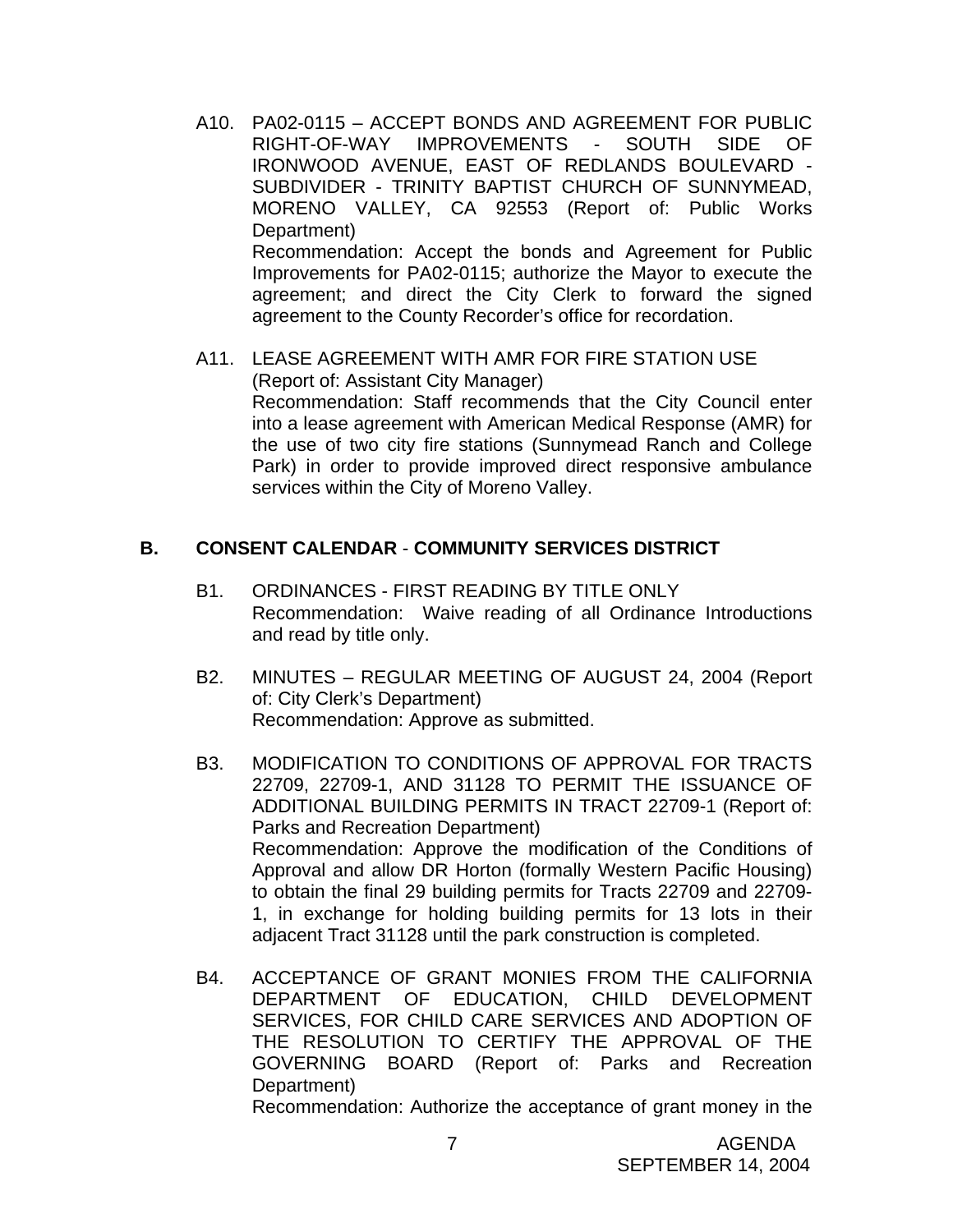amount of \$619,635 for Fiscal Year (FY) 2004/2005 from the California Department of Education, Child Development Division, for the purpose of providing school age child care and development services; and adopt Resolution No. CSD 2004-21 to certify the approval of the governing board to enter into this transaction with the California Department of Education for the purpose of providing child care and development services and to authorize the designated personnel, as shown on the resolution, to sign contract documents for FY 2004/2005.

#### Resolution No. CSD 2004-21

 A Resolution of the City Council of the City of Moreno Valley, California, Acting in its Capacity as the Board of Directors of the Moreno Valley Community Services District Certifying the Approval of the Governing Board to Enter into a Transaction with the California Department of Education for the Purpose of Providing Child Care and Development Services and to Authorize Designated Personnel to Sign Contract Documents For FY 2004/2005

## **C. CONSENT CALENDAR** - **COMMUNITY REDEVELOPMENT AGENCY**

- C1. ORDINANCES FIRST READING BY TITLE ONLY Recommendation: Waive reading of all Ordinance Introductions and read by title only.
- C2. MINUTES REGULAR MEETING OF AUGUST 24, 2004 (Report of: City Clerk's Department) Recommendation: Approve as submitted.

## **D. CONSENT CALENDAR** - **BOARD OF LIBRARY TRUSTEES**

- D1. ORDINANCES FIRST READING BY TITLE ONLY Recommendation: Waive reading of all Ordinance Introductions and read by title only.
- D2. MINUTES REGULAR MEETING OF AUGUST 24, 2004 (Report of: City Clerk's Department) Recommendation: Approve as submitted.

# **E. PUBLIC HEARINGS**

Questions or comments from the public on a Public Hearing matter are limited to five minutes per individual and must pertain to the subject under consideration.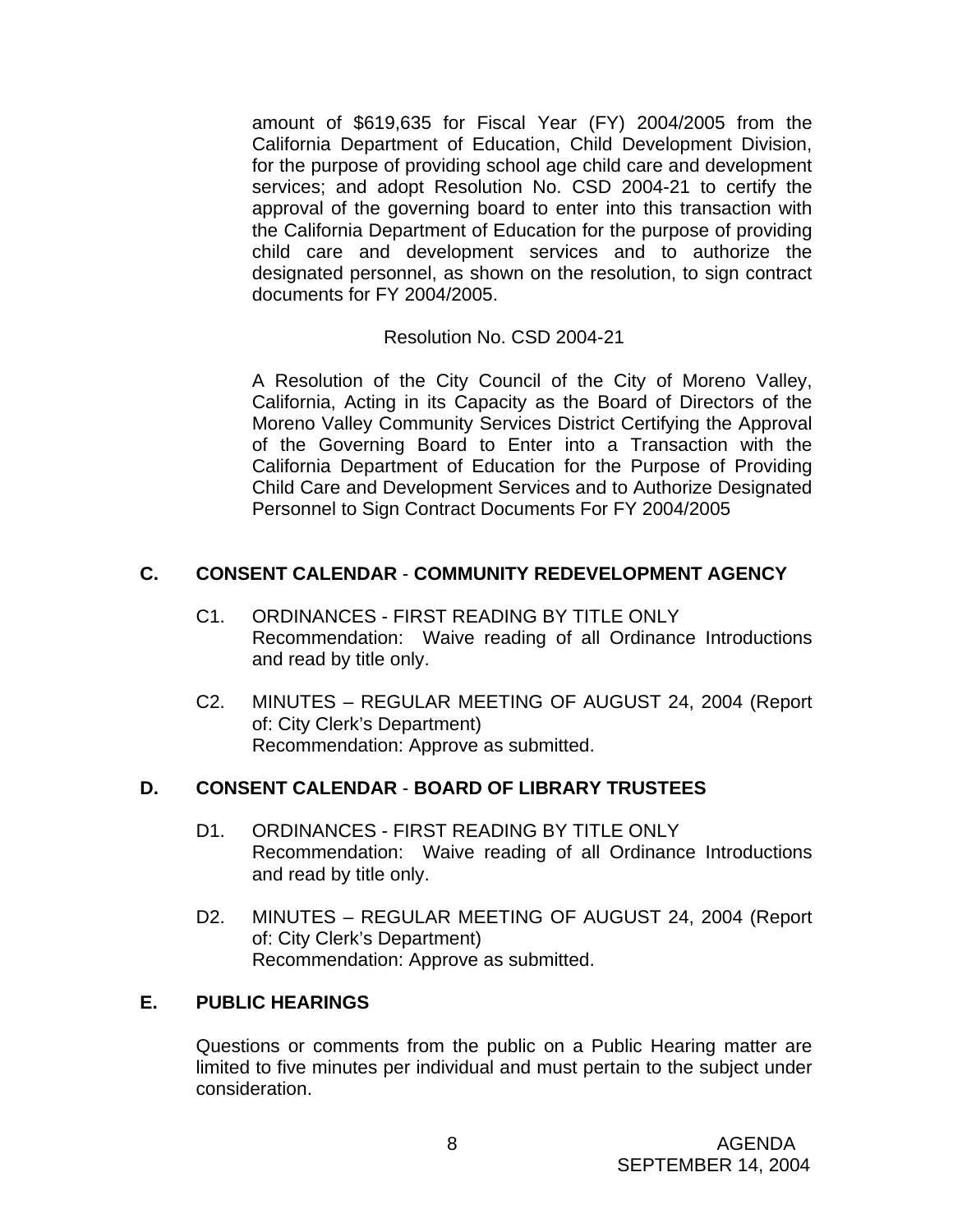Those wishing to speak should complete and submit a GOLDENROD speaker slip to the Bailiff.

 E1. MAIL BALLOT PROCEEDINGS FOR TRACTS 27593, 29920 AND 31319 (AND ALL THEIR AFFECTED PHASES) FOR: 1) APPROVAL OF THE NATIONAL POLLUTANT DISCHARGE ELIMINATION SYSTEM (NPDES) REGULATORY RATE SCHEDULE; AND 2) INCLUSION INTO COMMUNITY SERVICES DISTRICT ZONE B (RESIDENTIAL STREET LIGHTING) AND APPROVAL OF THE ANNUAL CHARGE; AND MAIL BALLOT PROCEEDING FOR TENTATIVE TRACT 31431 (AND ALL AFFECTED PHASES) FOR APPROVAL OF THE NATIONAL POLLUTANT DISCHARGE ELIMINATION SYSTEM (NPDES) REGULATORY RATE SCHEDULE (Report of: Public Works Department)

 Recommendation: That the City Council and the Board of Directors of the Moreno Valley Community Services District (CSD), after conducting the public hearing:

- 1. Tabulate the mail ballots for Tentative Tracts 27593, 29920, 31319 and 31431 (and all their affected phases) for each described service;
- 2. Verify and accept the results of the mail ballot proceedings as identified on the Official Tally Sheet and Assessor Parcel Number (APN) listing;
- 3. Receive and file with the City Clerk's Office the accepted Official Tally Sheet and APN listing; and
- 4. If approved, authorize and impose the applicable CSD Zone B charge and the NPDES regulatory rate to the tentative tracts participating in each identified program.
- E2. A PUBLIC HEARING REGARDING AN ASSUMPTION OF JURISDICTION BY CITY COUNCIL FOR A PLOT PLAN APPLICATION (PA04-0004) CONSISTING OF 61 AFFORDABLE APARTMENT UNITS ON A 4.4-ACRE PARCEL OF LAND (3.6 NET ACRES) WITHIN THE R-20 (RESIDENTIAL-20) LAND USE DISTRICT. THE PROPOSED PROJECT, SUBMITTED BY THE APPLICANT, GLOBAL PREMIER INC., IS LOCATED ON THE SOUTHEAST CORNER OF BAY AVENUE AND PAN AM BLVD. (PUBLIC COMMENT PORTION CLOSED) (Report of: Community and Economic Development Department) Recommendation: The Planning Commission recommends that the City Council: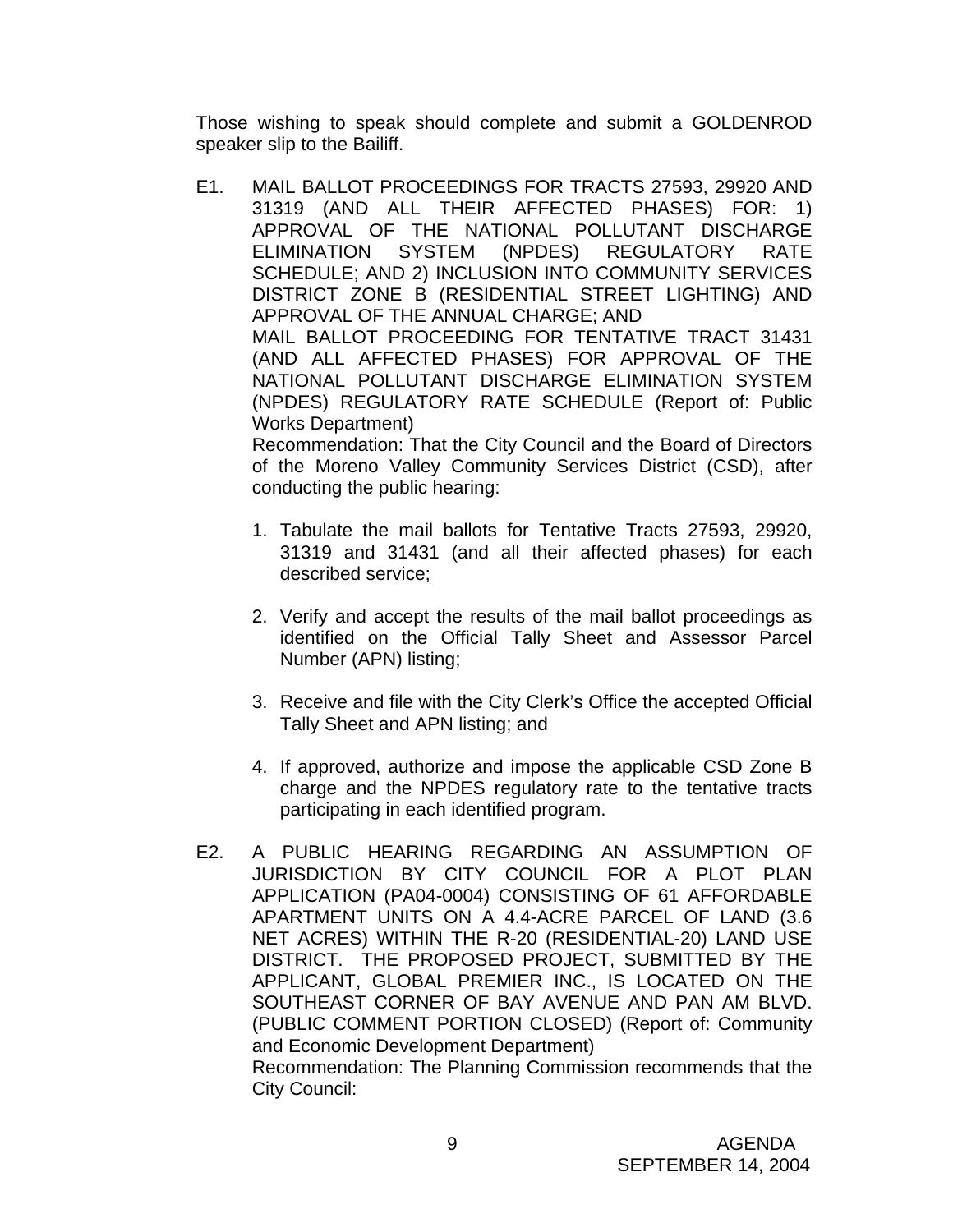- 1. Recognize that the proposed plot plan (PA04-0004) for a 61 unit apartment complex within the R-20 (Residential 20) land use district, is exempt from the California Environmental Quality Act pursuant to Section 15332 "In-Fill Development Projects" of the CEQA Guidelines; and
- 2. Approve City Council Resolution No. 2004-59, thereby approving PA04-0004 (Plot Plan), based on the findings included in the Resolution.

Resolution No. 2004-59

 A Resolution of the City Council of the City of Moreno Valley, California, Approving PA04-0004, for the Development of a 3.6 Net Acre Parcel of Land into a 61 Unit Affordable Apartment Complex with Accessory Uses

## **F. ITEMS REMOVED FROM CONSENT CALENDARS FOR DISCUSSION OR SEPARATE ACTION**

# **G. REPORTS**

- G1. CITY COUNCIL REPORTS ON REGIONAL ACTIVITIES
	- a) Report on March Joint Powers Authority by Mayor Pro Tem **Stewart**
- G2. 2004 CITIZEN OPINION SURVEY RESULTS (Report of: Administrative Services Department) Recommendation: That the City Council receive and file the findings of the 2004 Citizen Opinion Survey.
- G3. LEGISLATIVE UPDATE (Report of: Assistant City Manager) Recommendation: Receive and file the report, which is provided as information.
- G4. CITY MANAGER'S REPORT (Informational Oral Presentation not for Council action)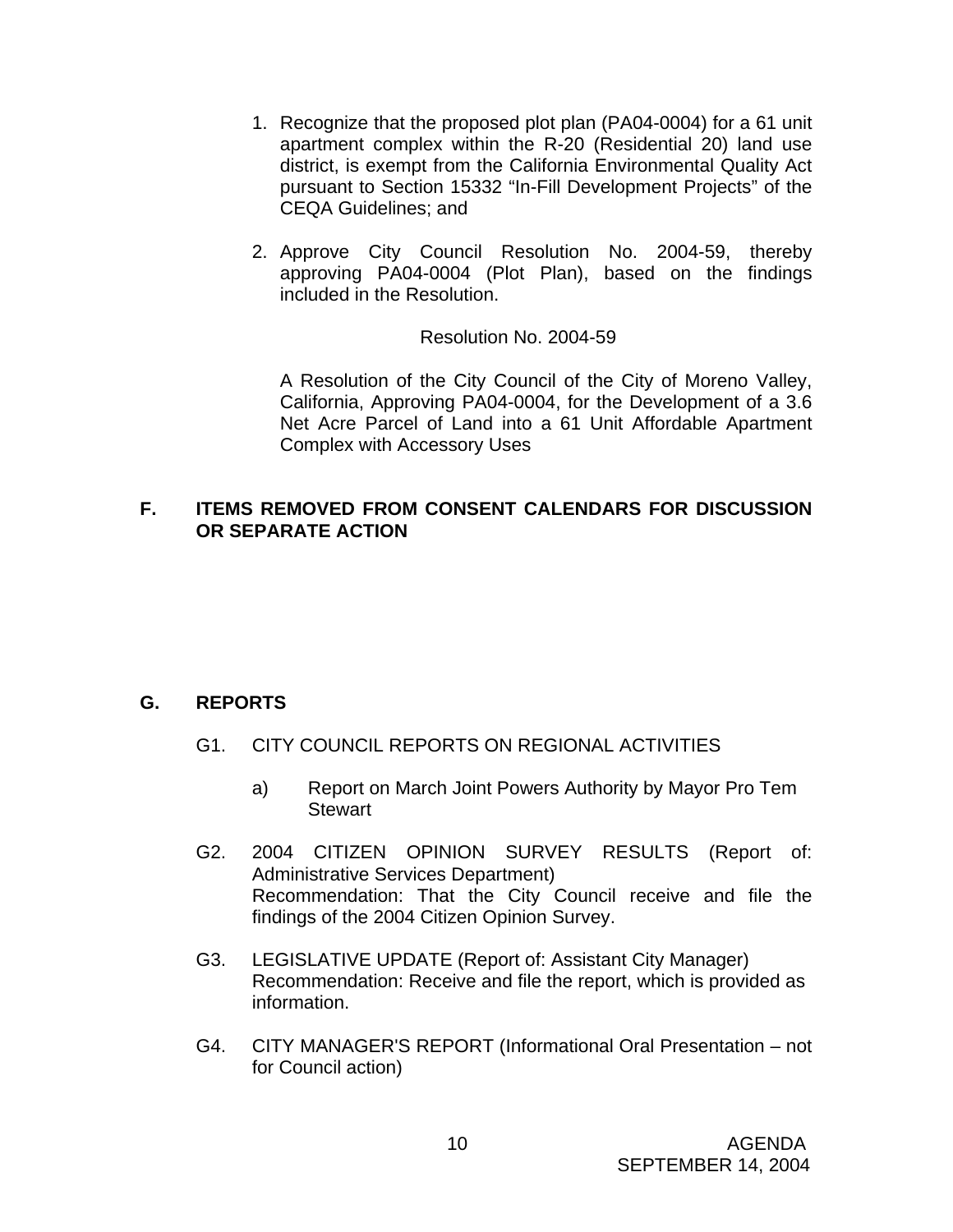G5. INTRODUCE ORDINANCE NO. CSD 46 TO ESTABLISH ZONE E-15 (HIGH-SERVICE-LEVEL PARKWAY AND LIMITED FLOOD CONTROL CHANNEL LANDSCAPE MAINTENANCE) SERVICES FOR TRACT 31128 AND APPROVE AND ADOPT RESOLUTION NO. CSD 2004-22 TO AUTHORIZE COLLECTION OF THE APPROVED CSD ZONE E-15 CHARGE (Report of: Public Works Department)

 Recommendation: That the City Council, acting in their capacity as President and Members of the Board of Directors (the "Board") of the Moreno Valley Community Services District (CSD):

1. Introduce Ordinance No. CSD 46 to establish Zone E-15 (High-Service-Level Parkway and Limited Flood Control Channel Landscape Maintenance) services for Tract 31128; and

## Ordinance No. CSD 46

 An Ordinance of the Moreno Valley Community Services District of the City of Moreno Valley, Approving the Establishment of Zone E-15 for the Purpose of Furnishing High-Service Level Parkway and Limited Flood Control Channel Landscape Maintenance Services to Tract No. 31128 and all Associated Phases

2. Approve and adopt Resolution No. CSD 2004-22 to authorize collection of the approved Zone E-15 parcel charge on the property tax bill, as required by the County of Riverside, to support Zone E-15 services.

Resolution No. CSD 2004-22

A Resolution of the Community Services District of the City of Moreno Valley, California, Approving the Parcel Charge to Provide Zone E-15 (High-Service-Level Parkway and Limited Flood Control Channel Landscape Maintenance) Services

## **H. LEGISLATIVE ACTIONS**

ORDINANCES - 1ST READING AND INTRODUCTION – NONE

ORDINANCES - 2ND READING AND ADOPTION - NONE

ORDINANCES - URGENCY ORDINANCES - NONE

RESOLUTIONS – NONE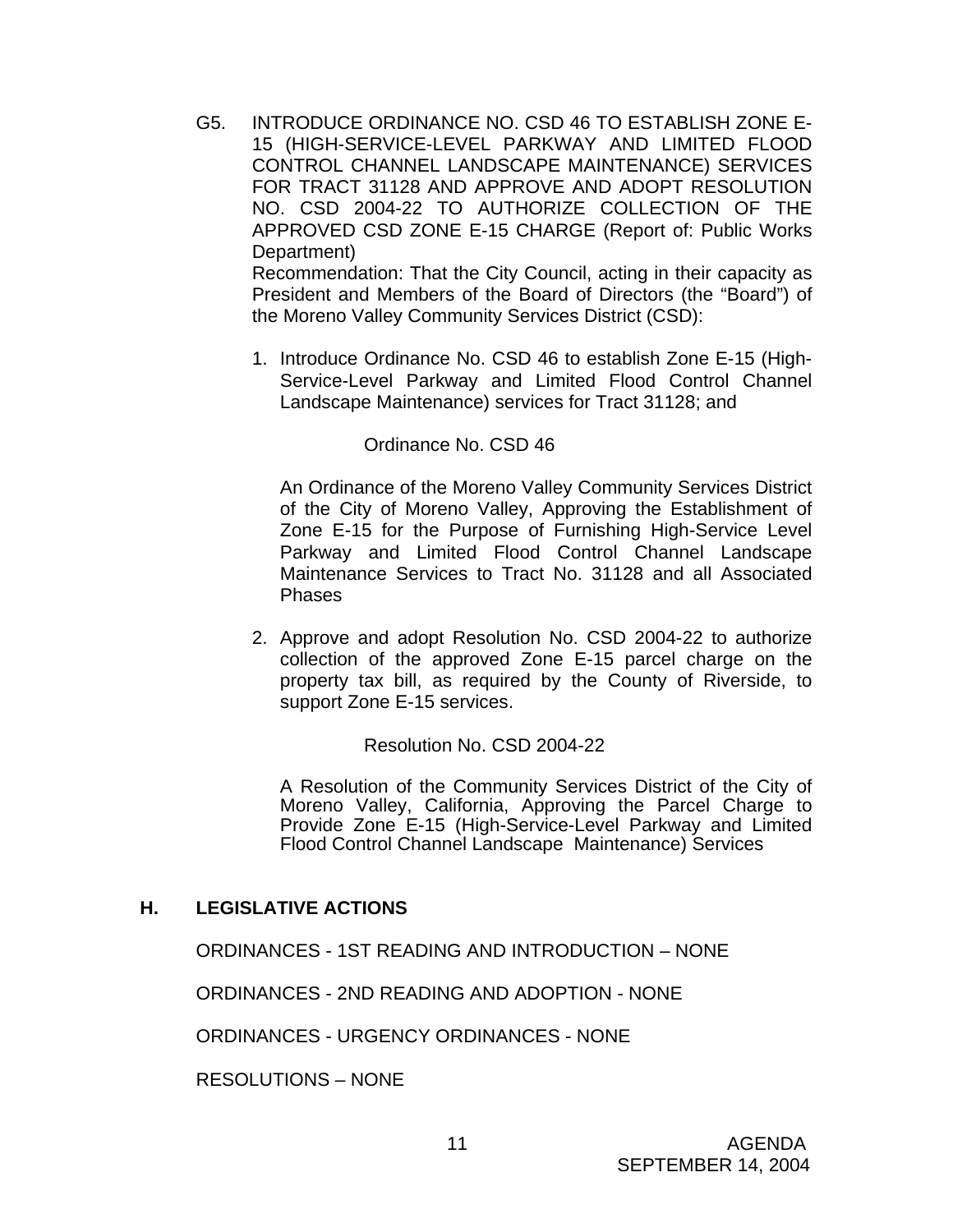PUBLIC COMMENTS **ON ANY SUBJECT NOT ON THE AGENDA** UNDER THE JURISDICTION OF THE CITY COUNCIL

Those wishing to speak should complete and submit a BLUE speaker slip to the Bailiff. There is a three-minute time limit per person. All remarks and questions shall be addressed to the presiding officer or to the City Council and not to any individual Council member, staff member or other person.

# **CLOSING COMMENTS AND/OR REPORTS OF THE CITY COUNCIL, COMMUNITY SERVICES DISTRICT, OR COMMUNITY REDEVELOPMENT AGENCY**